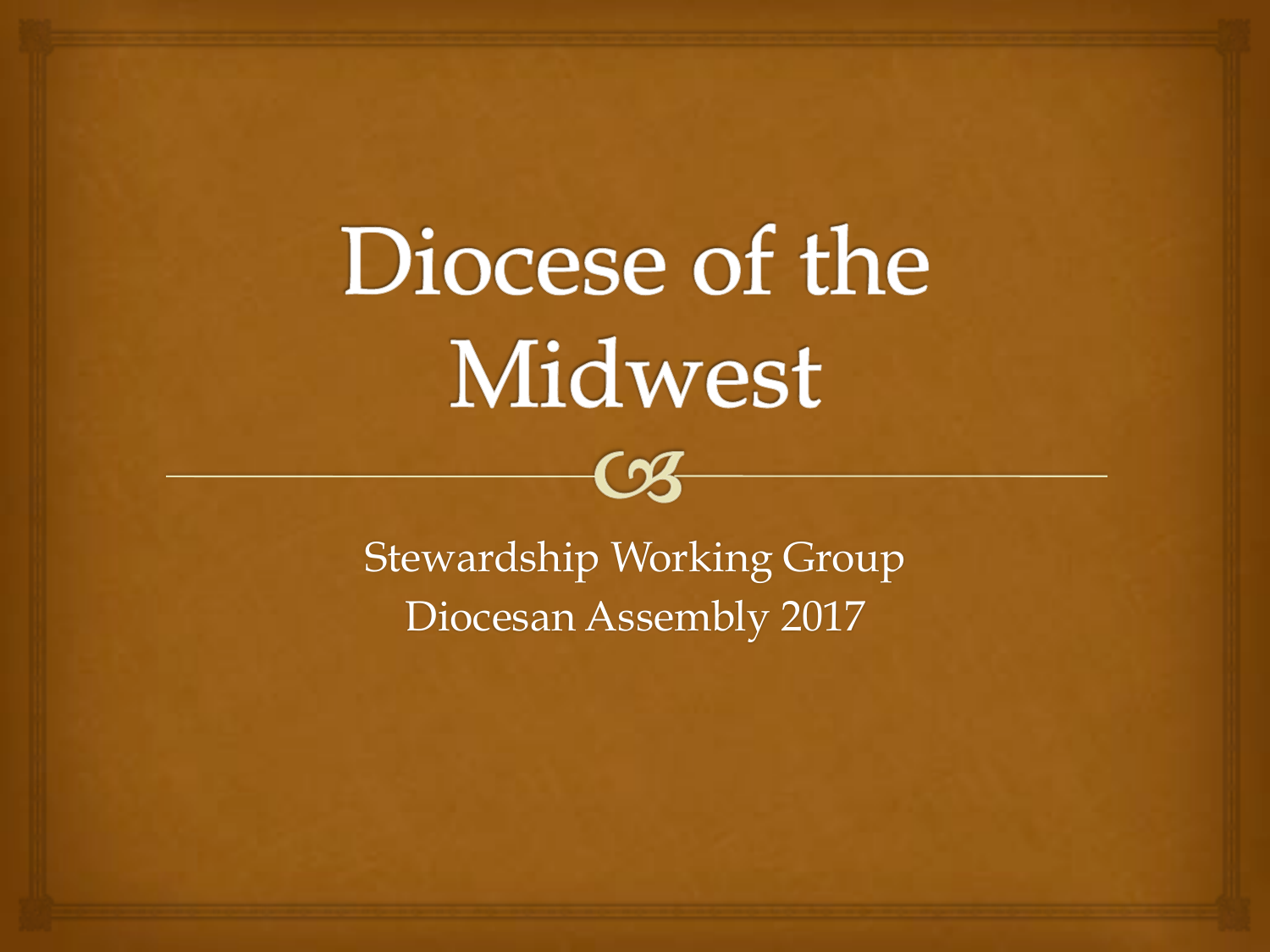

The purpose of this project is to prepare a plan that will transition the Diocesan assessment from a "Head Tax" assessment to a flat, percentage-based assessment.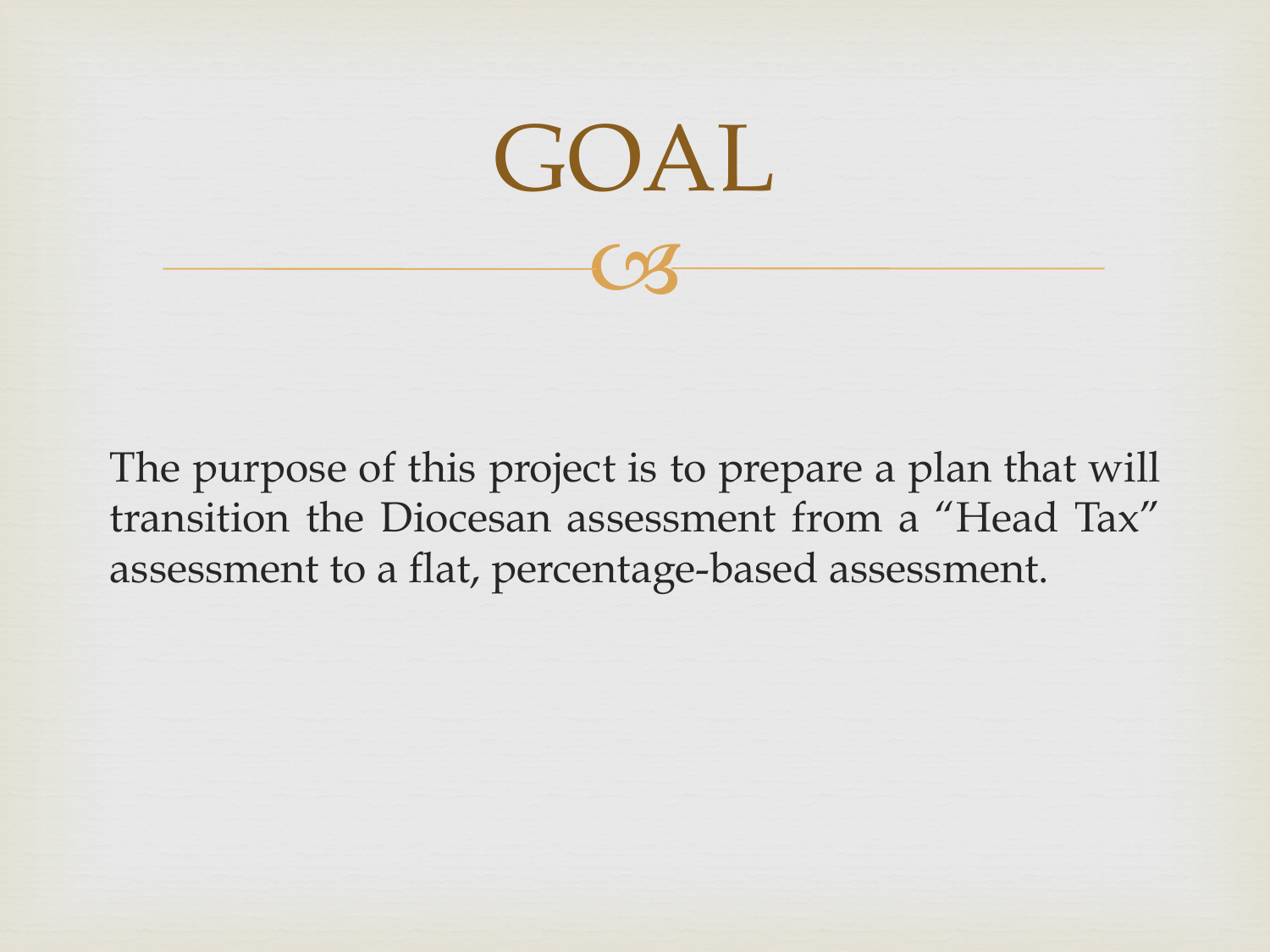# 08 EPISCOPAL BLESSING

As mandated by the 2012 Diocesan Assembly, in early 2015 Bishop Paul has blessed the creation of a stewardship working group.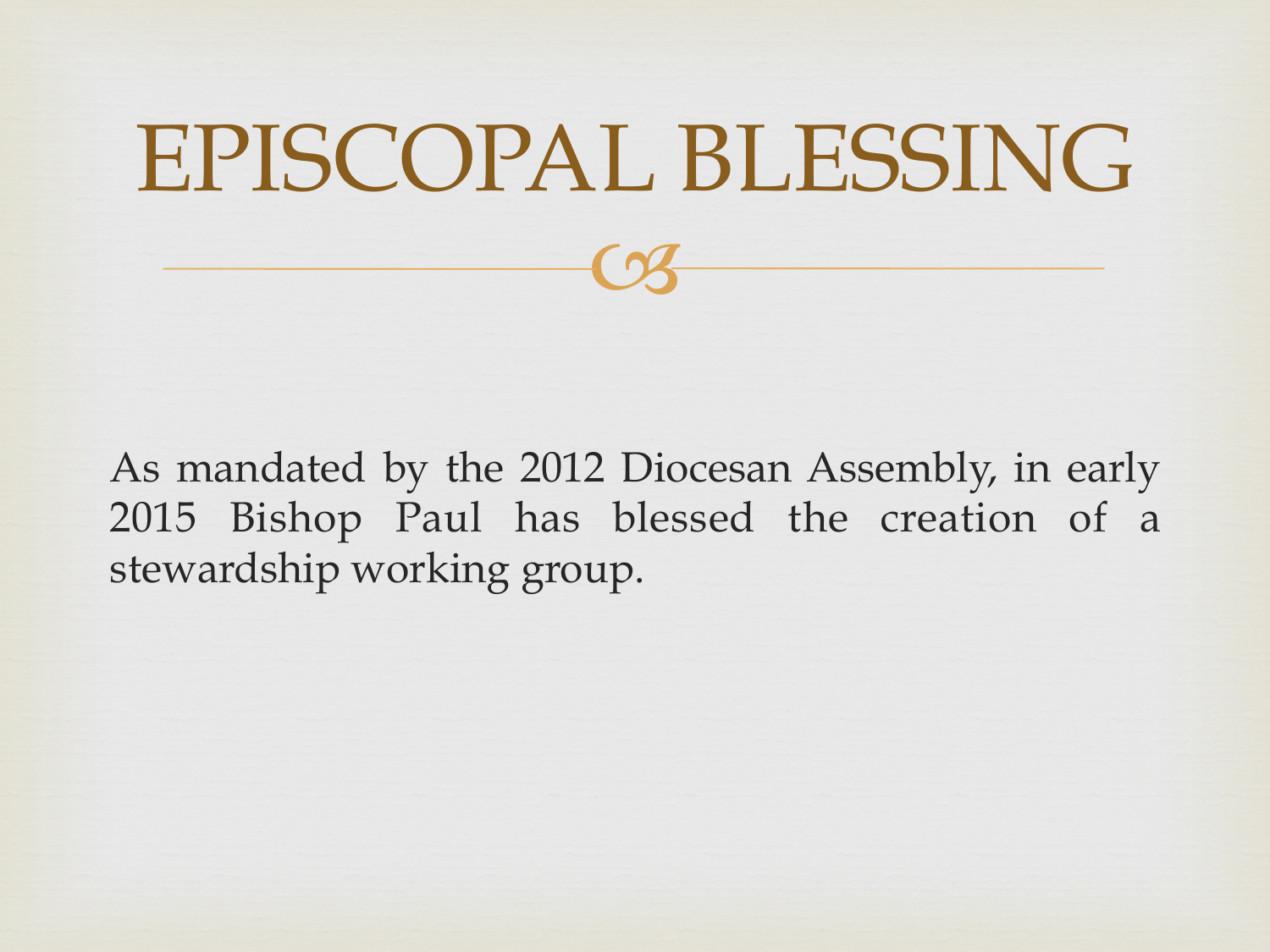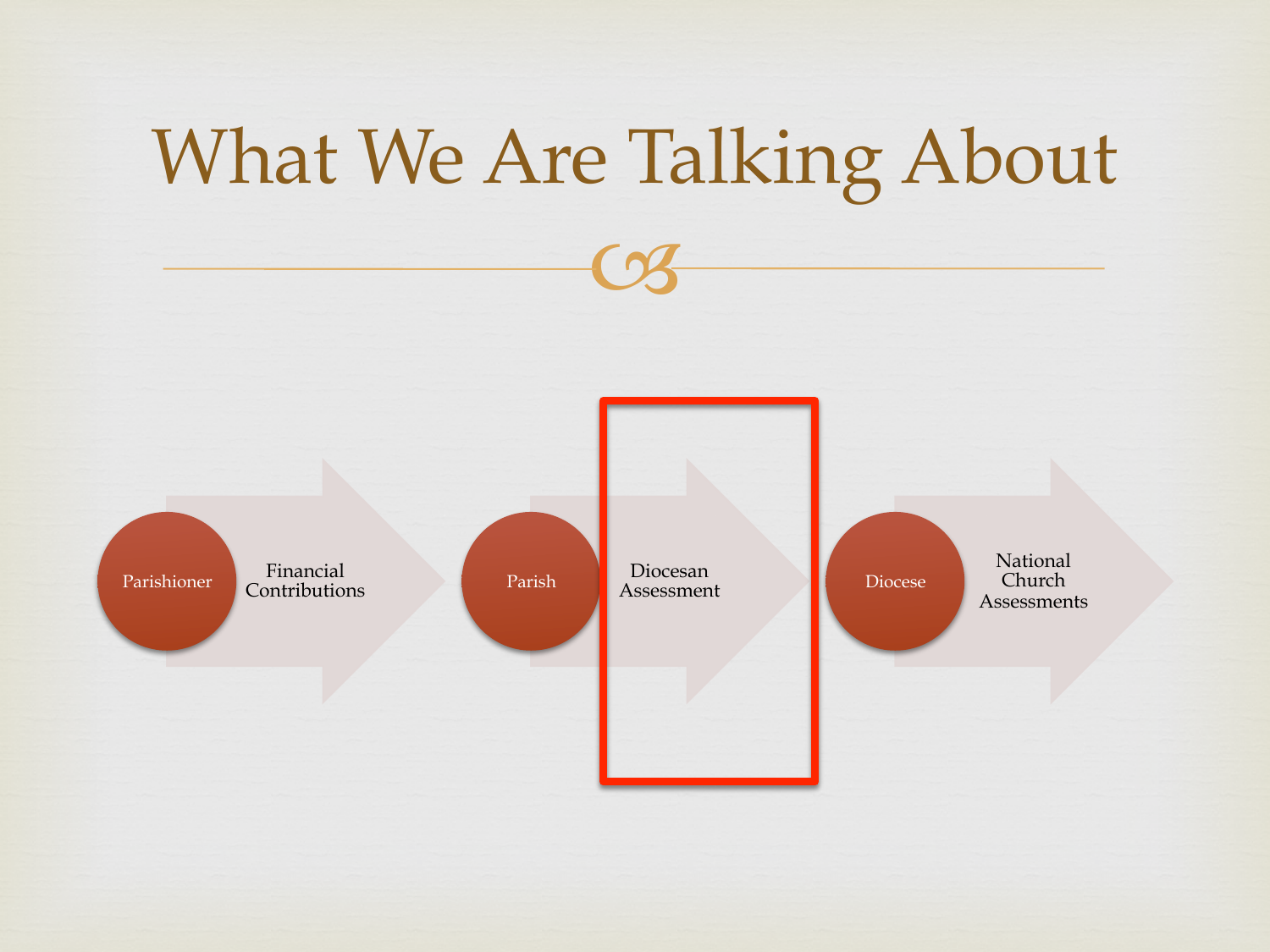#### THINGS TO REMEMBER

08

The Stewardship Group proposal is a funding mechanism.

National Church assessments are included in this mechanism.

The mechanism tracks with the National Church's assessment schedule passed at the 18th AAC (2015).

Budgeting and identifying funding priorities is outside the scope of the Stewardship Group.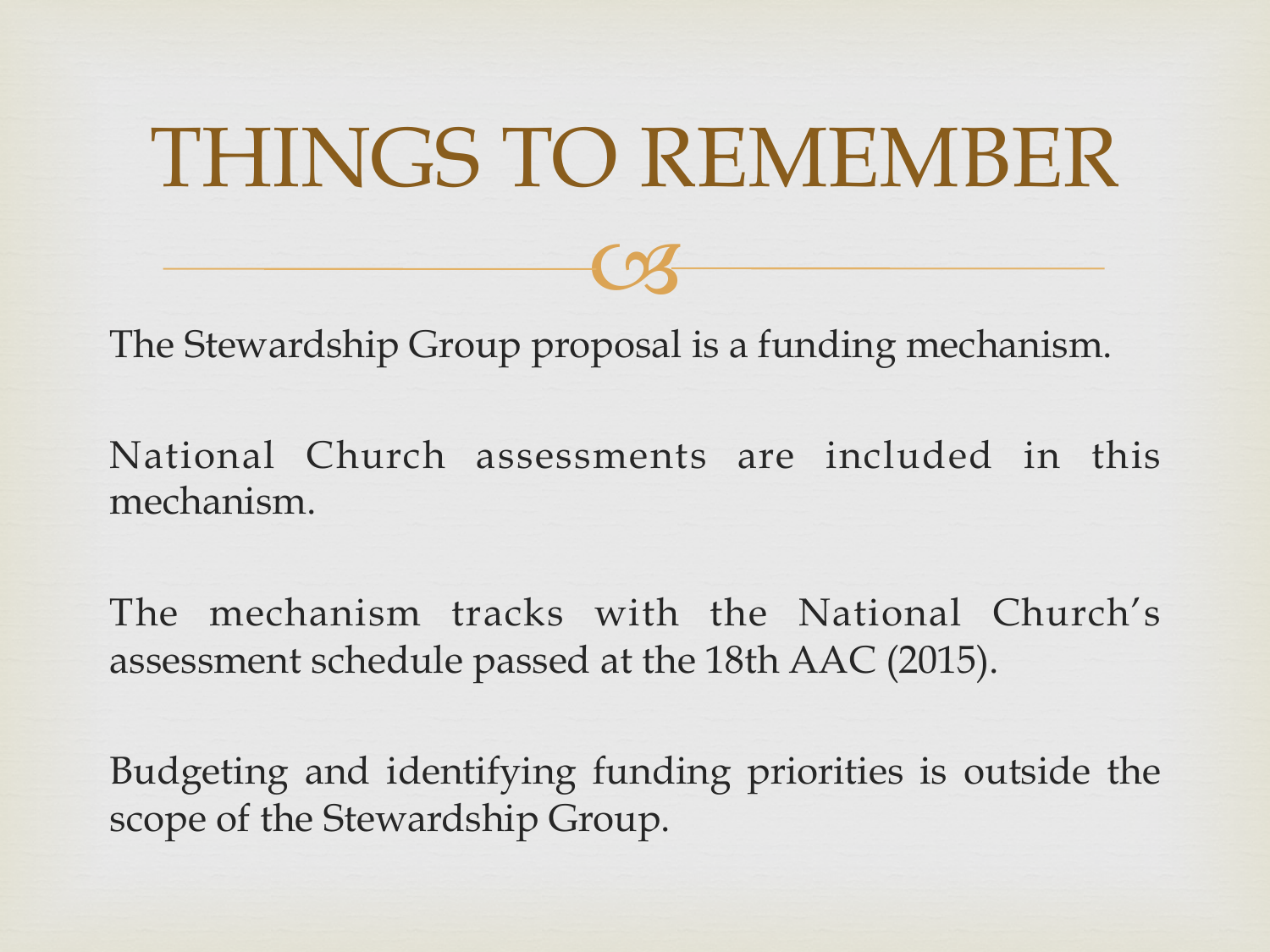#### DATA SOURCES

Financial actuals from parishes in the DOM for years 2012-2016.

08

2012-2014: 51 parish responded (~75%) 2015-2015: 35 parish responded (~46%)

Financial actuals from the DOM for 2012-2016.

National Church's percentage assessment plan for 2016-2018.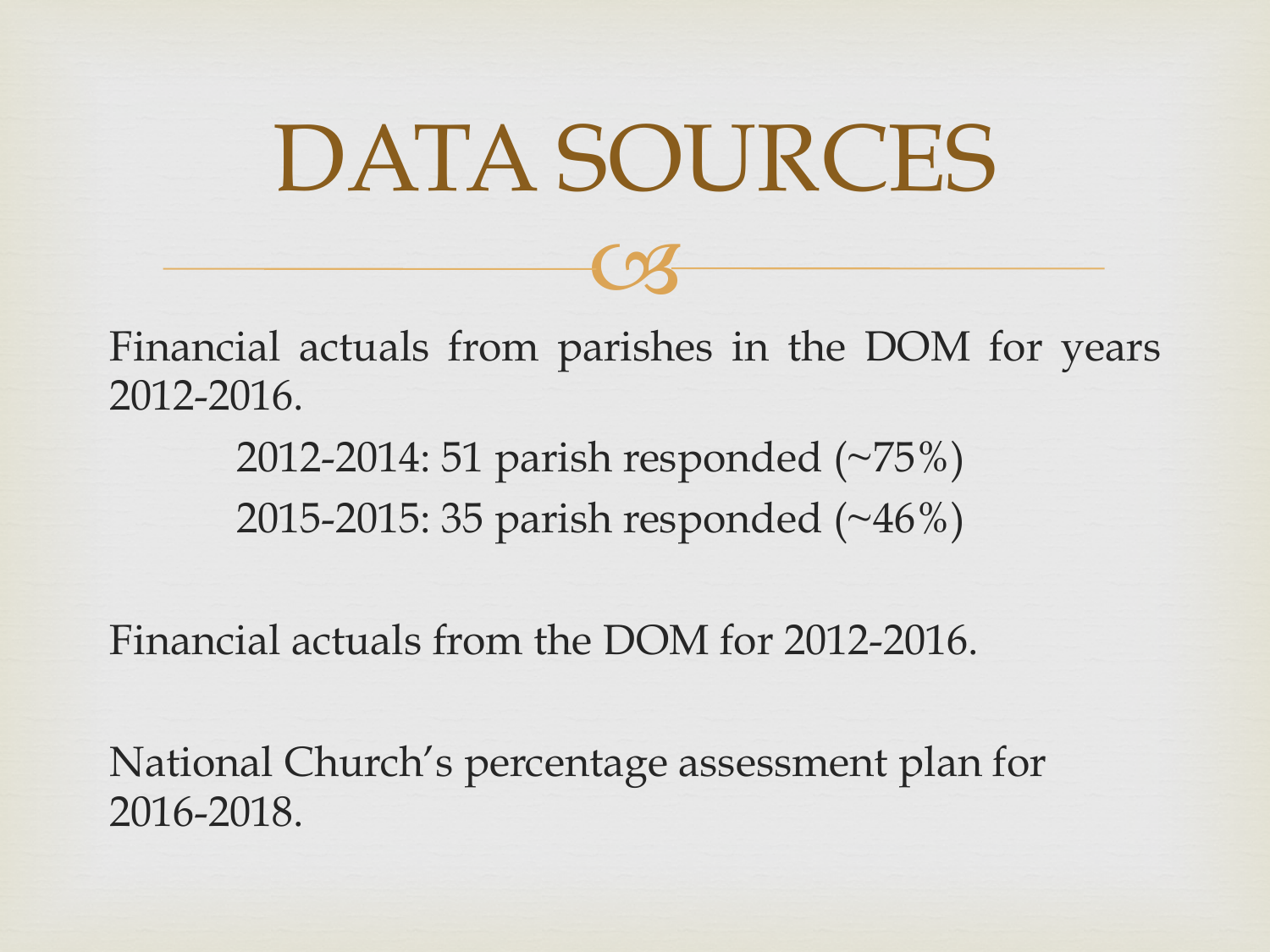#### 2017 BUDGETED EXPENSES

08

Instructions from the Diocesan Authority to fund 2017 budgeted expenses.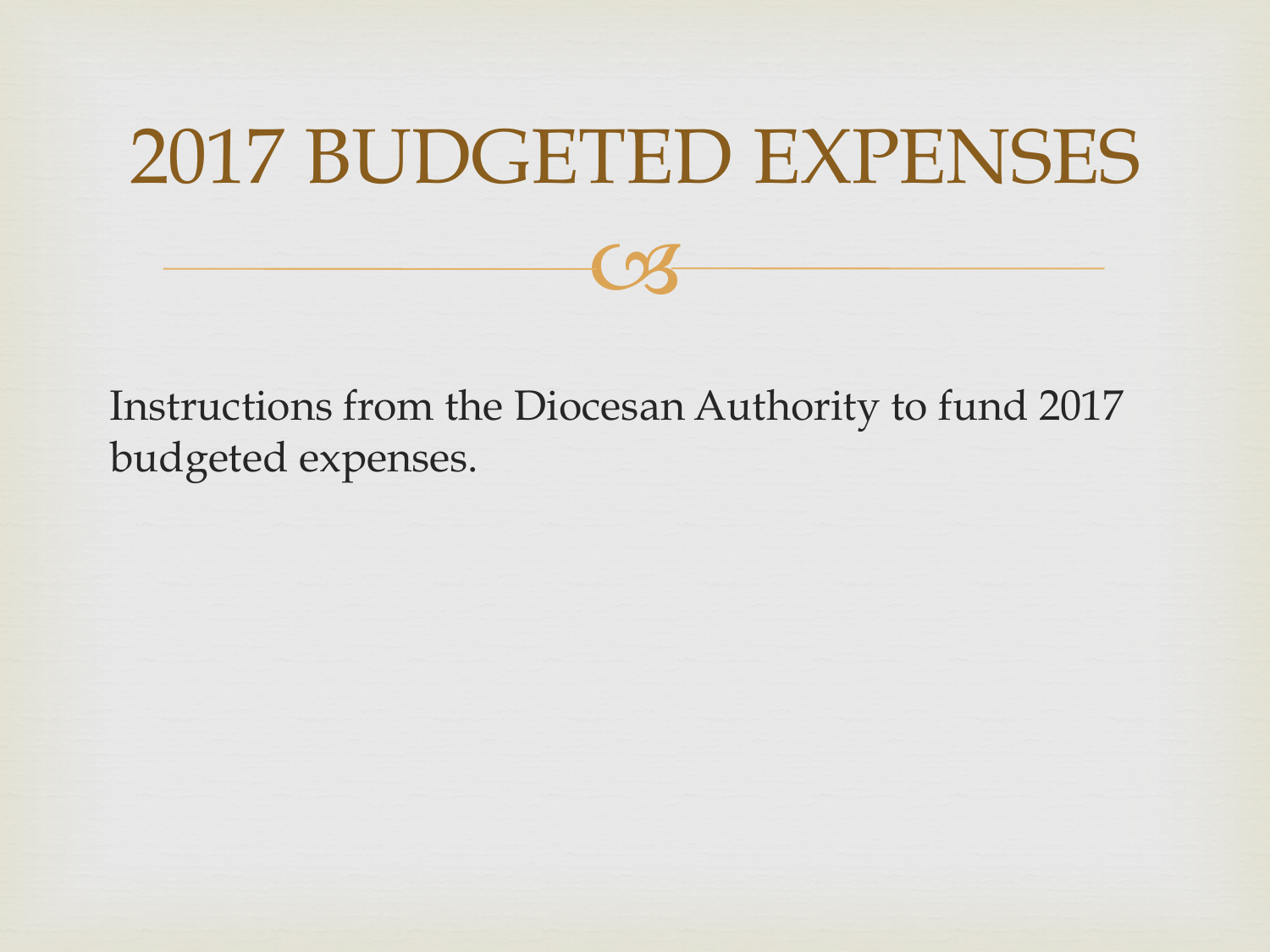#### ELIGIBILE INCOME

08

**Eligible Income** = Total Prior Year Gross Income from all sources minus the sum of the following:

- ! Capital Campaign Contributions (Building Fund)
- ! Donor Restricted Contributions (not for normal operations)
- ! Pass-Through Recorded Income (only if recorded to income)
- ! Charitable Expenses
- ! Investment income recorded to respective Restricted Fund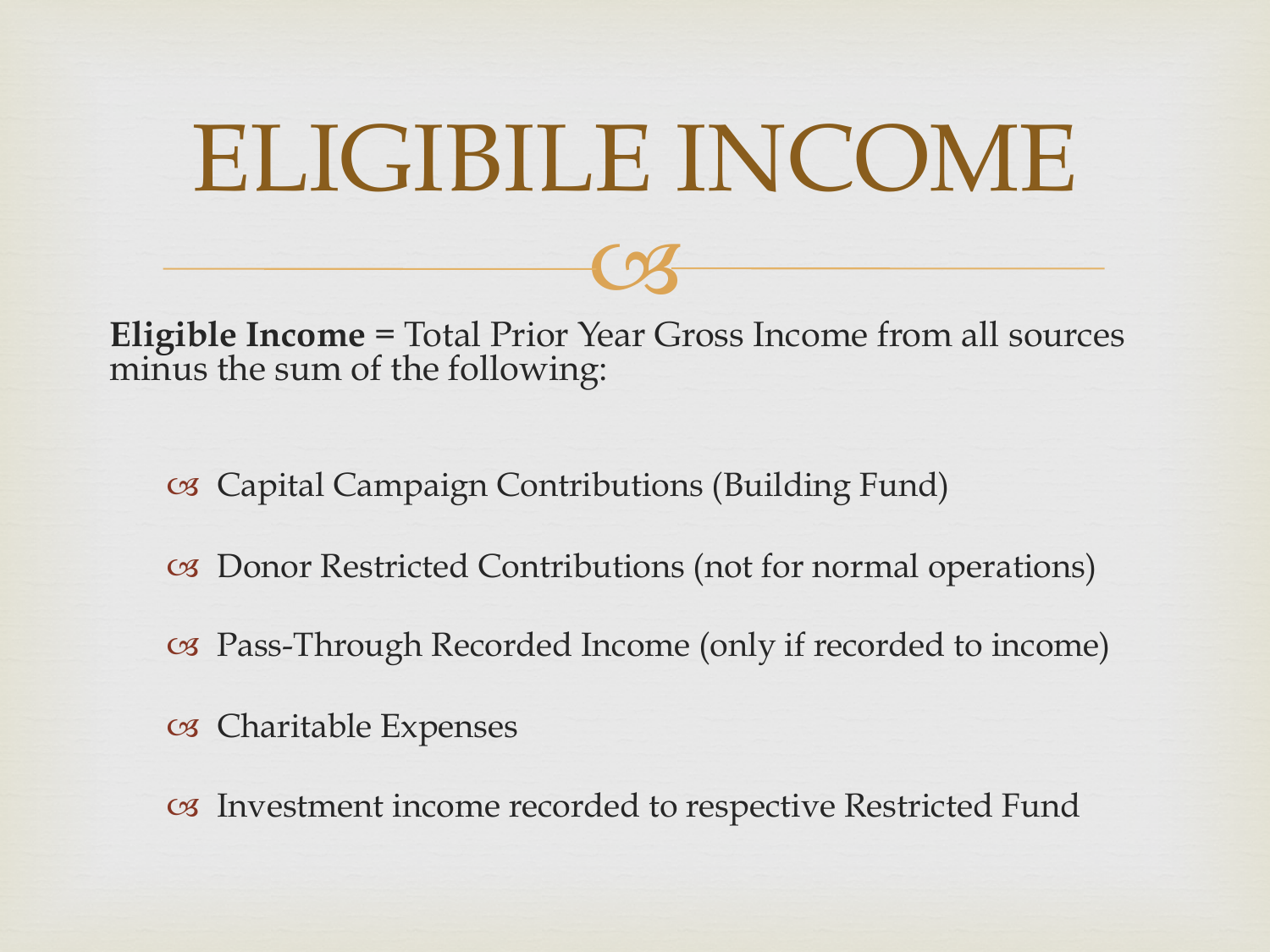08

# Expense Actuals of DOM: \$412, 281.80 (*See* Exhibit A to DOM Treasurer's Report Oct. 8, 2013)

# Assessment Actuals of DOM: \$439,632.35 (*See* Exhibit A to DOM Treasurer's Report Oct. 8, 2013)

 $\alpha$  Gross Income of DOM Parishes: ~ \$8,957,990 (calculated by Stewardship Committee based on parish submissions)

os Eligible Income for Assessment Calculation: ~\$7,293,300 (calculated by Stewardship Committee based on parish submissions)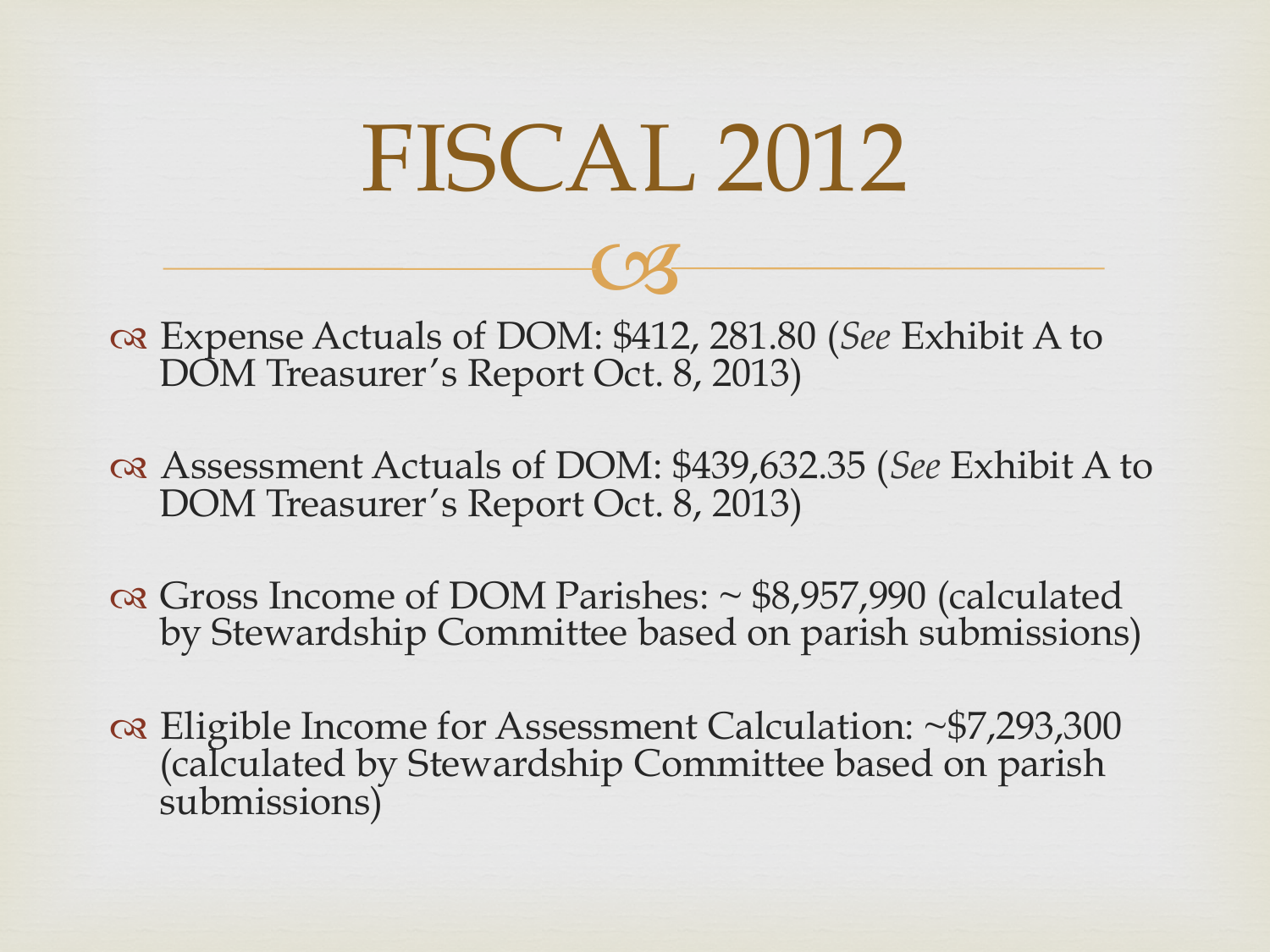08

# Expense Actuals of DOM: \$483,198.79 (*See* Exhibit A to DOM Treasurer's Report Oct. 6, 2014)

- # Assessment Actual of DOM: \$438,662.06 *See* Exhibit A to DOM Treasurer's Report Oct. 6, 2014)
- $\alpha$  Gross Income of DOM Parishes: ~\$9,147,250 (calculated by the Stewardship Committee based on parish submissions)
- $\alpha$  Eligible Income for Assessment Calculation: ~\$7,251,660 (calculated by the Stewardship Committee based on parish submissions)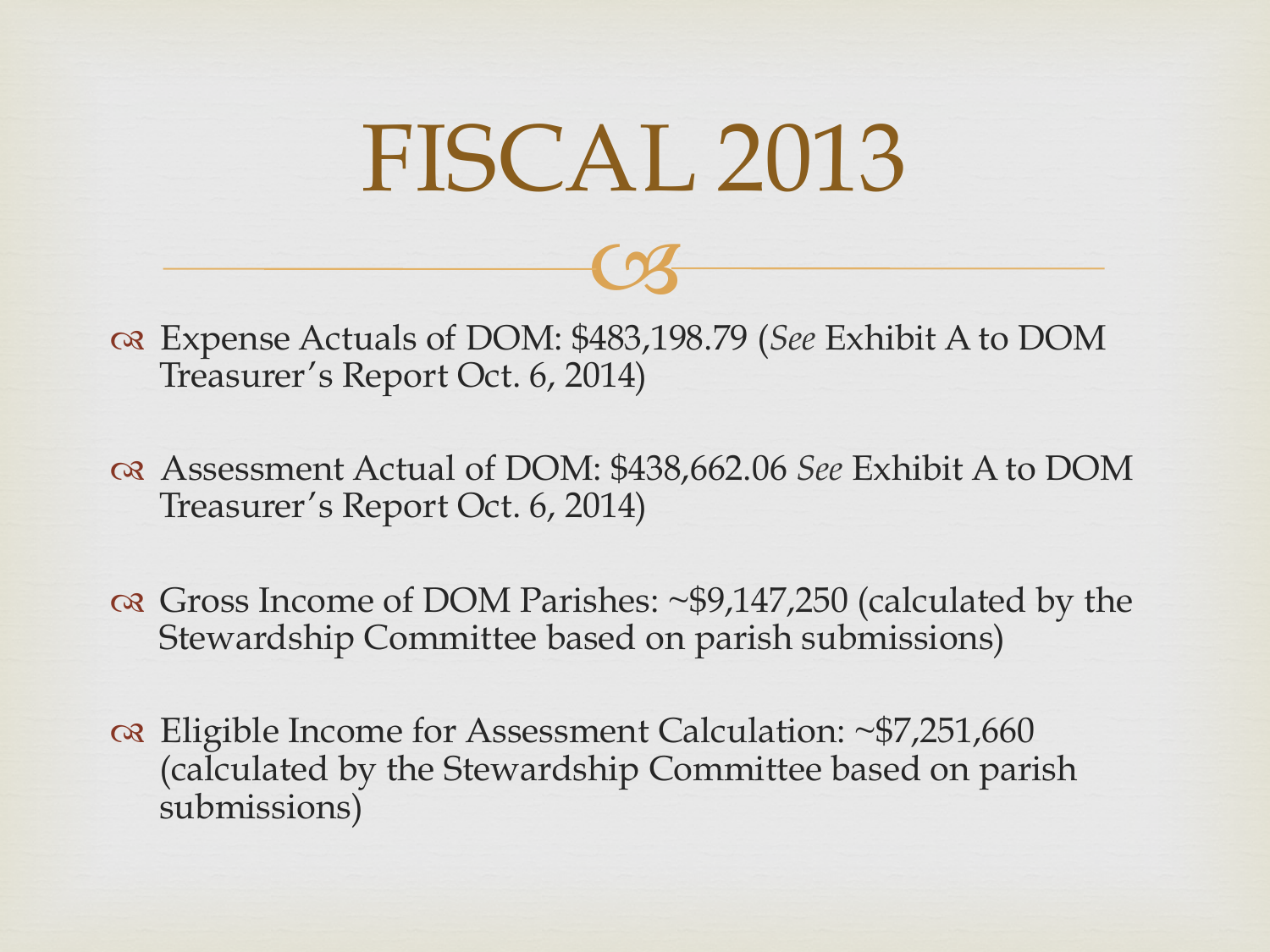08

 $\alpha$  Expense Actuals of DOM: \$532,868.85 (See Exhibit A to Treasurer's Report July 20, 2015)

- $\alpha$  Assessment Actuals of DOM: \$438,549.53 (See Exhibit A to Treasurer's Report July 20, 2015)
- $\alpha$  Gross Income of DOM Parishes: ~\$8,799,290 (calculated by the Stewardship Committee based on parish submissions)
- $\alpha$  Eligible Income for Assessment Calculation: ~\$7,187,570 (calculated by Stewardship Committee based on parish submissions)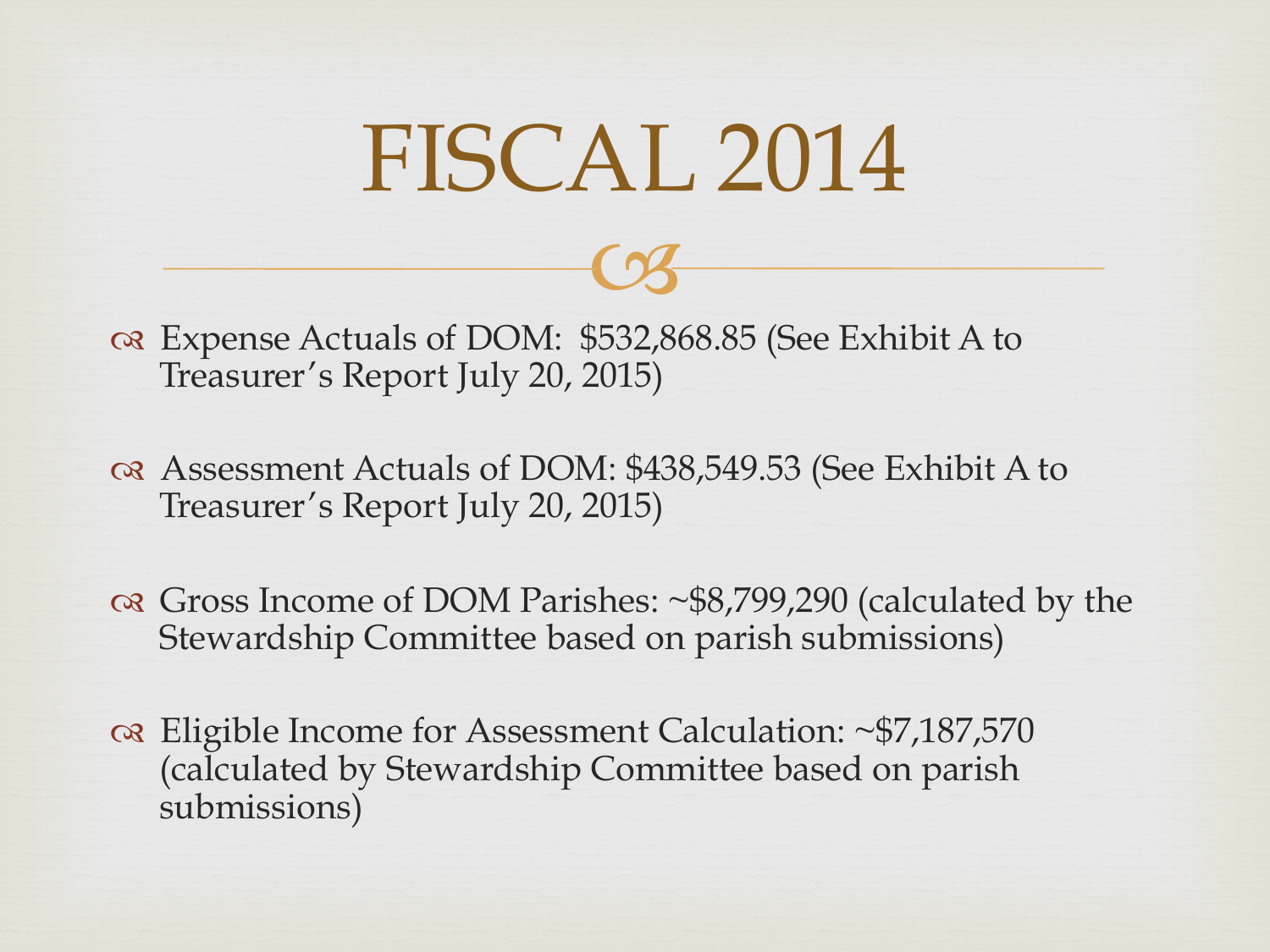08

 $\alpha$  Expense Actuals of DOM: \$481,239.42 (See Exhibit A to Treasurer's Report Oct. 10, 2016)

 $\alpha$  Assessment Actuals of DOM: \$368,527.03 (See Exhibit A to Treasurer's Report Oct. 10, 2016)

 $\alpha$  Gross Income of DOM Parishes: \$8,799,290 (calculated by the Stewardship Committee based on parish submissions)

 $\alpha$  Eligible Income for Assessment Calculation: ~\$7,187,570 (calculated by Stewardship Committee based on parish submissions)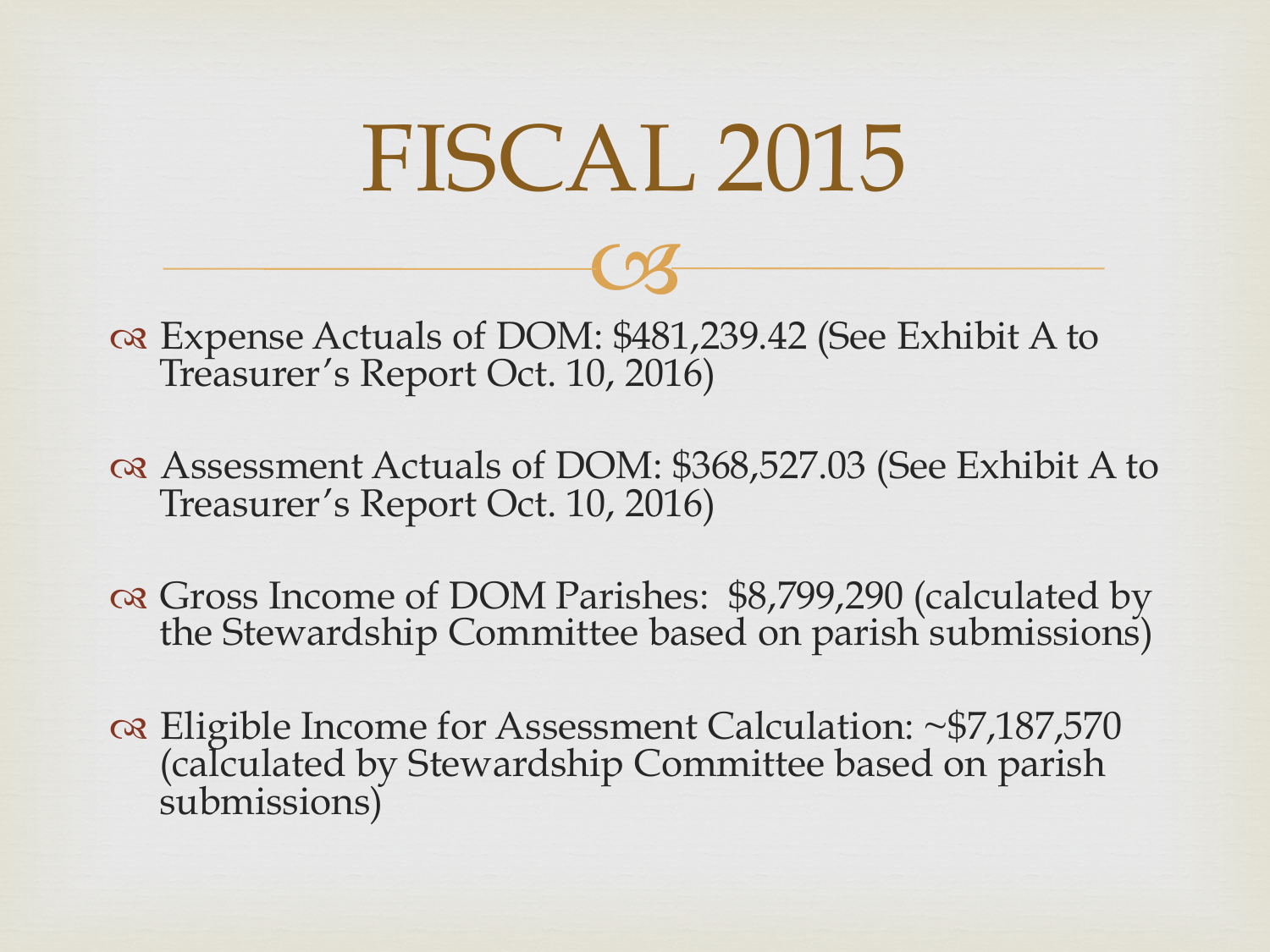08

 $\alpha$  Expense Actuals for DOM: \$444,242.87 (*See* Treasurer's Report Oct. 11, 2017)

 $\alpha$  Assessment Actuals for DOM: \$415,596.68

 $\alpha$  Gross Income of DOM Parishes: \$8,799,290 (calculated by the Stewardship Committee based on parish submissions)

 $\alpha$  Eligible Income for Assessment Calculation: ~\$7,187,570 (calculated by Stewardship Committee based on parish submissions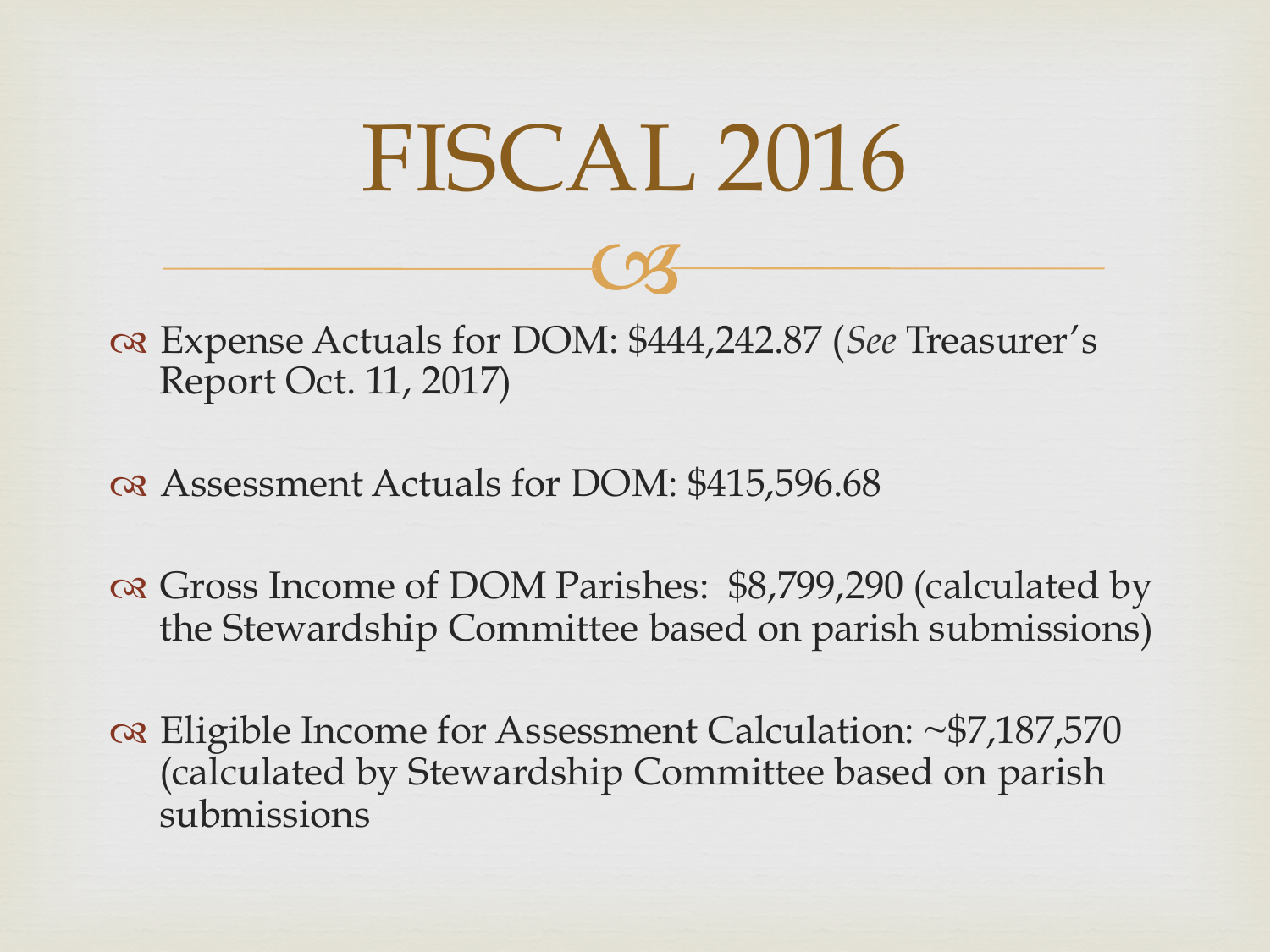Model Calculation to Reach Proposed Assessment Percentage

08

- 1. (Total DOM Eligible Income) X (Proposed DOM Assessment Percentage) = Total Assessment
- 2. Multiply Total Assessment by .54 = DOM Assessment
- 3. Check DOM Assessment against historical expense actuals.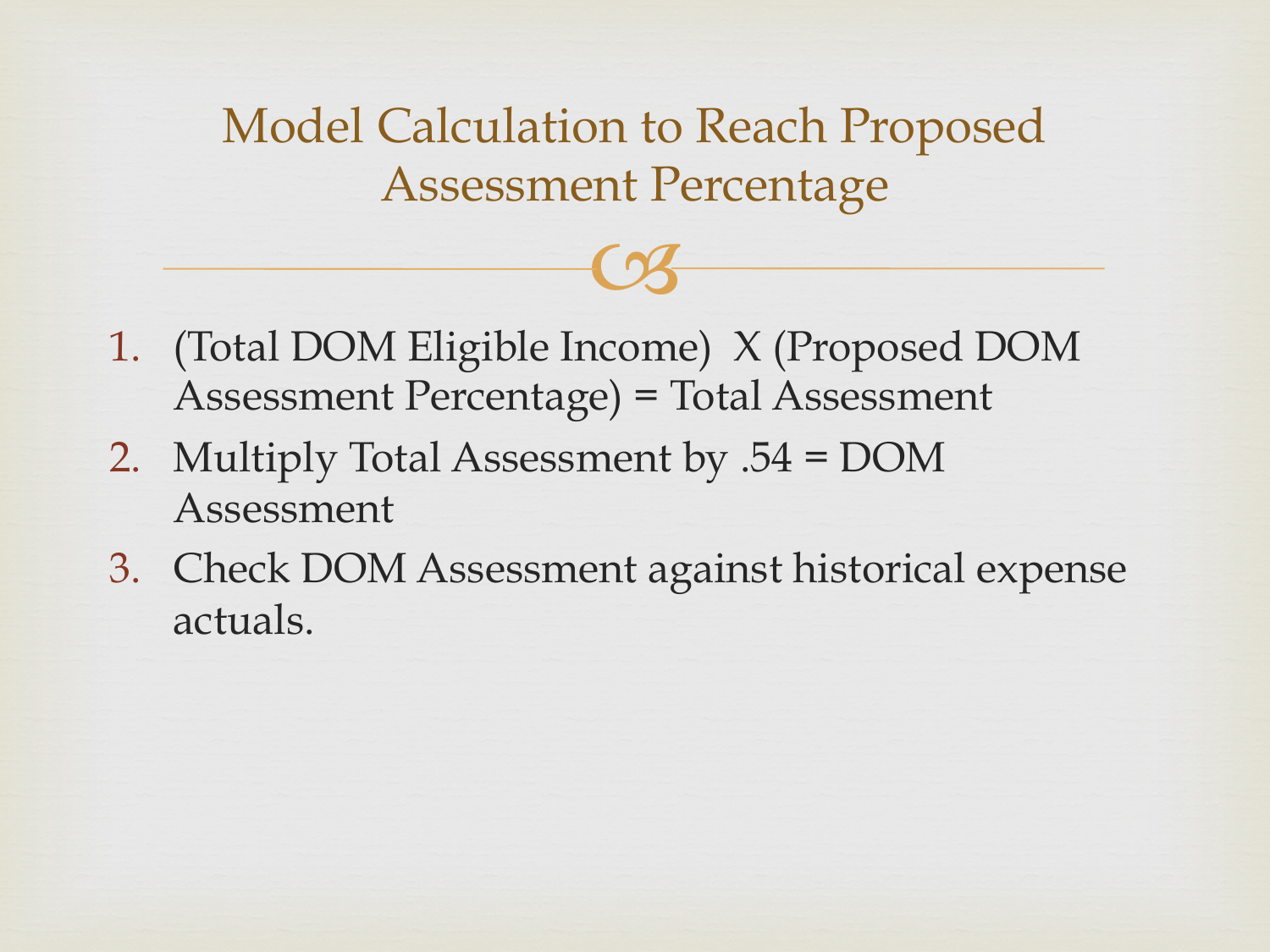## Check Results

 $\bigcap$ 

| <b>Fiscal Year</b> | Percentage<br>Assessed | <b>Dollar Value</b><br><b>Generated</b> | Diocesan<br><b>Expense Actuals</b> |
|--------------------|------------------------|-----------------------------------------|------------------------------------|
| 2012               | 11%                    | \$449,267                               | \$412,282                          |
| 2013               | 12%                    | \$487,312                               | \$483,199                          |
| 2014               | 15%                    | \$563,505                               | \$532,869                          |
| 2015               | 12%                    | \$483,005                               | \$481,239                          |
| 2016               | 12%                    | \$483,005                               | \$444,243                          |
| 2017               |                        | ?                                       | \$500,126                          |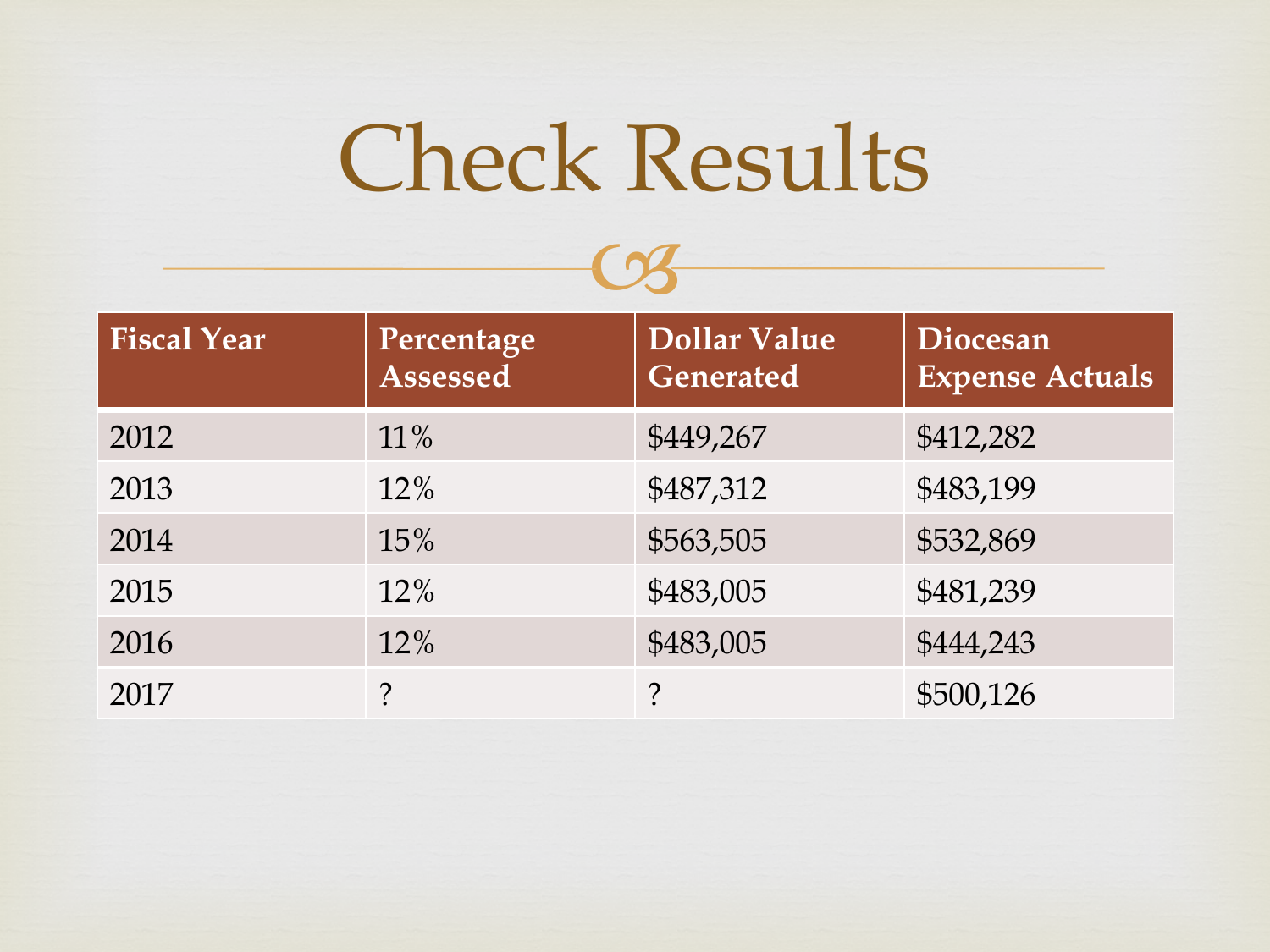

1. Parishes need to submit financial reports.

2. Diocese Administration and Stewardship Group will send to parishes document comparing "Head Tax" and percentage giving assessment amounts for a set of years.

3. Bring proposal to Assembly in 2018.